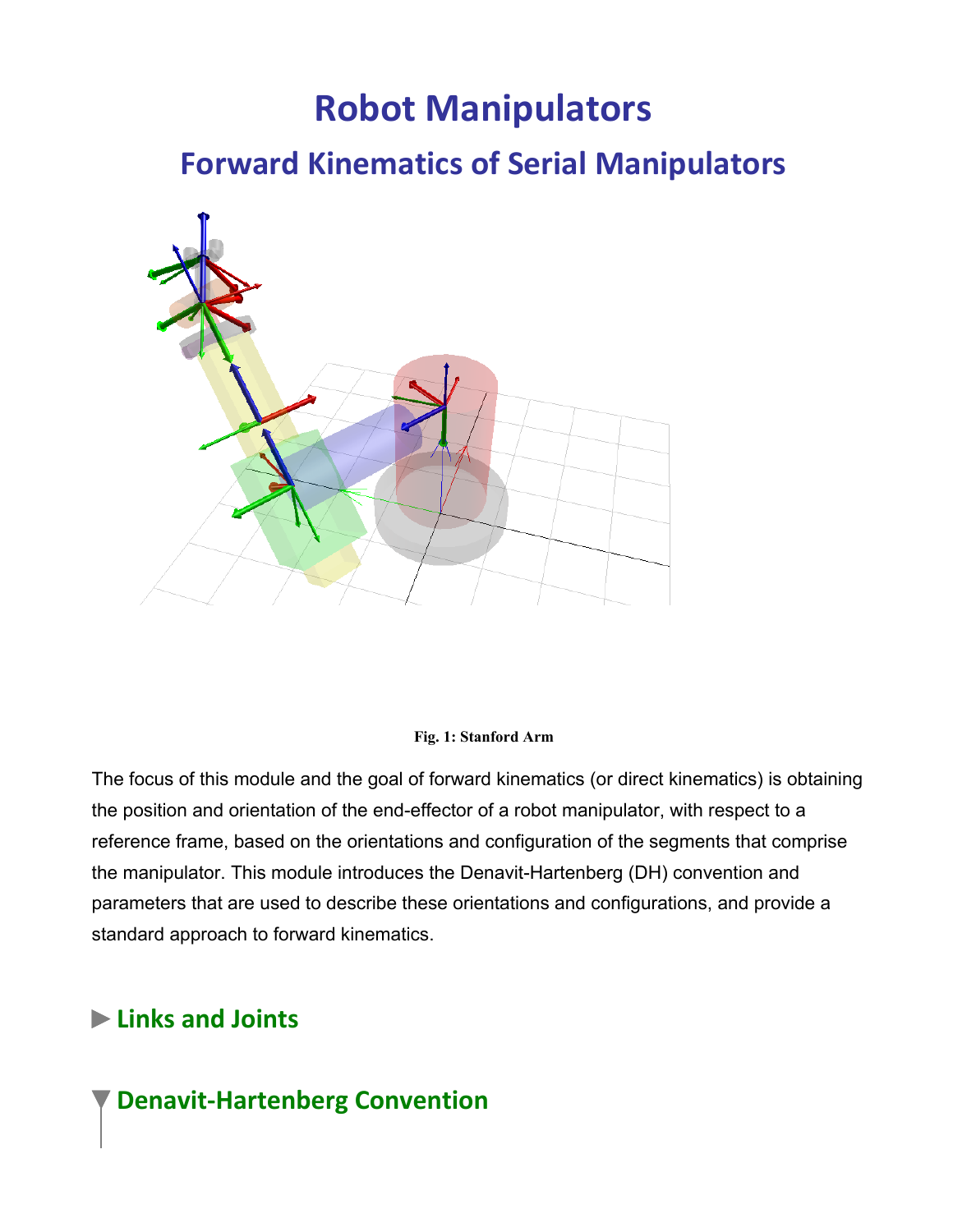This is a convention used to attach a coordinate system to each link of a manipulator. The coordinate systems are attached according to the following rules :

- 1. The origin of coordinate system  $i$  is located at the point of intersection of the axis of joint  $i + 1$  and the common normal between the axes of joints i and  $i + 1$ .
- 2. The  $z_i$ -axis is aligned with the axis of the  $(i + 1)^{m}$  joint. The positive direction of this axis can be chosen arbitrarily.
- 3. The  $x_i$ -axis is aligned with the common normal of the  $i^{\prime n}$  and  $(i + 1)^{\prime n}$  joint axes and points form the  $i^{th}$  to the  $(i + 1)^{th}$  joint.
- 4. The  $y_i$  -axis is determined using the right-hand rule.

The coordinate systems of the ground and end effector links do not follow these rules. The coordinate system of the ground link can be chosen based on convenience as long as the  $z_0$ -axis is aligned with the axis of joint 1. The coordinate system of the end effector, also called the hand coordinate system, can also be chosen based on convenience as long as its  $x$ -axis is normal to the last joint axis.

#### **Denavit-Hartenberg Parameters**

Any serial manipulator can be described kinematically by specifying four parameters for each link.

Regardless of the physical construction of the actual link connecting two joints, their relative location can be described using two parameters:

- 1.  $a_i$ : length of the common normal between the axes of joint i and joint  $i + 1$ . This is also known as the *length* of the link.
- 2.  $\alpha$  : angle measured from the axis of joint i to axis of joint  $i + 1$ . This is also known as the *twist* of the link.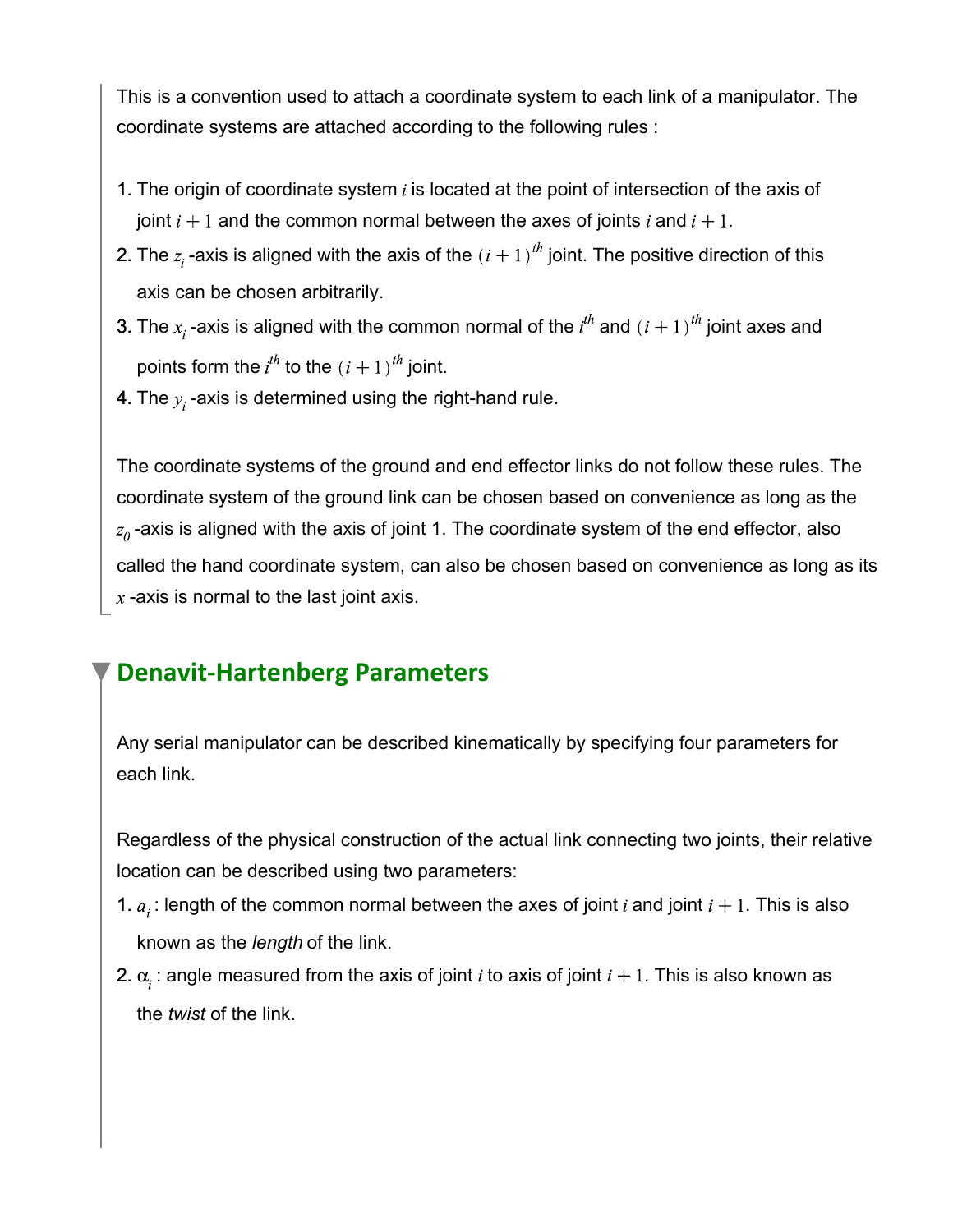

4.  $\theta$ , : angle between the common normal of the axes of joint  $i-1$  and joint  $i$  and the common normal of the axes of joint  $i$  and joint  $i + 1$ . This is also known as the *angle* of the joint.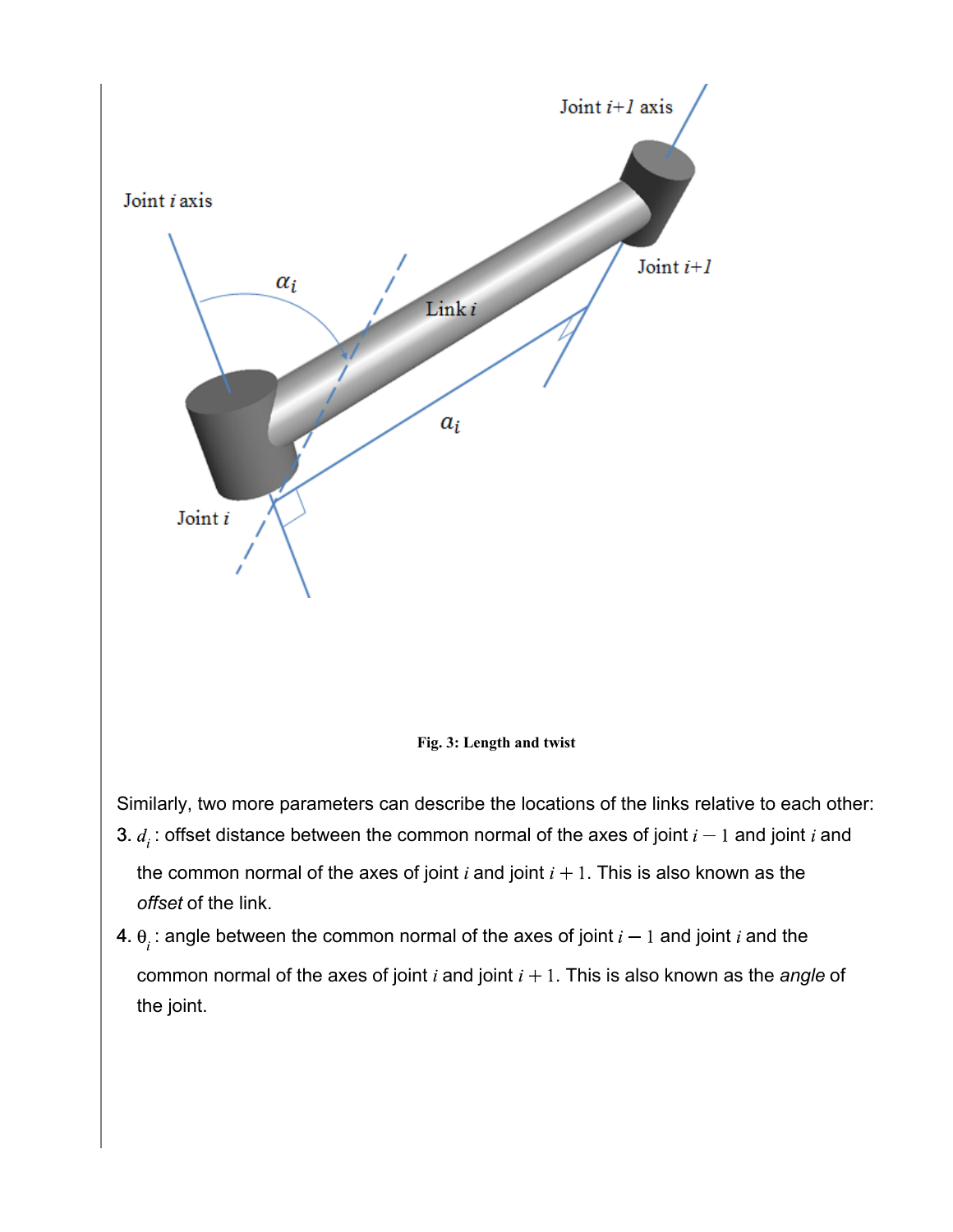



For a revolute joint,  $\theta_i$  is the only parameter that is variable and for a prismatic joint,  $d_i$  is the only parameter that is variable.

| Joint            | <b>Joint</b><br>variable | Link parameters<br>(constant)                        |
|------------------|--------------------------|------------------------------------------------------|
| <b>Revolute</b>  | Angle $\theta_i$         | Length $a_i$<br>Twist $\alpha$ ,<br>Offset $d_i$     |
| <b>Prismatic</b> | Offset $d_i$             | Length $a_i$<br>Twist $\alpha$ ,<br>Angle $\theta_i$ |

| Table 1: Joint variables and parameters |  |  |  |  |  |
|-----------------------------------------|--|--|--|--|--|
|-----------------------------------------|--|--|--|--|--|

#### **Special Cases**

- 1. If the  $i<sup>m</sup>$  and  $(i + 1)<sup>m</sup>$  joint axes intersect then  $a<sub>i</sub>$  is 0.
- 2. If the  $i''$  and  $(i + 1)''$  joint axes are parallel then  $a_i$  is constant and an infinite number of common normals exist. Usually, the common normal that makes  $d_i = 0$  is used for attaching the link coordinate system.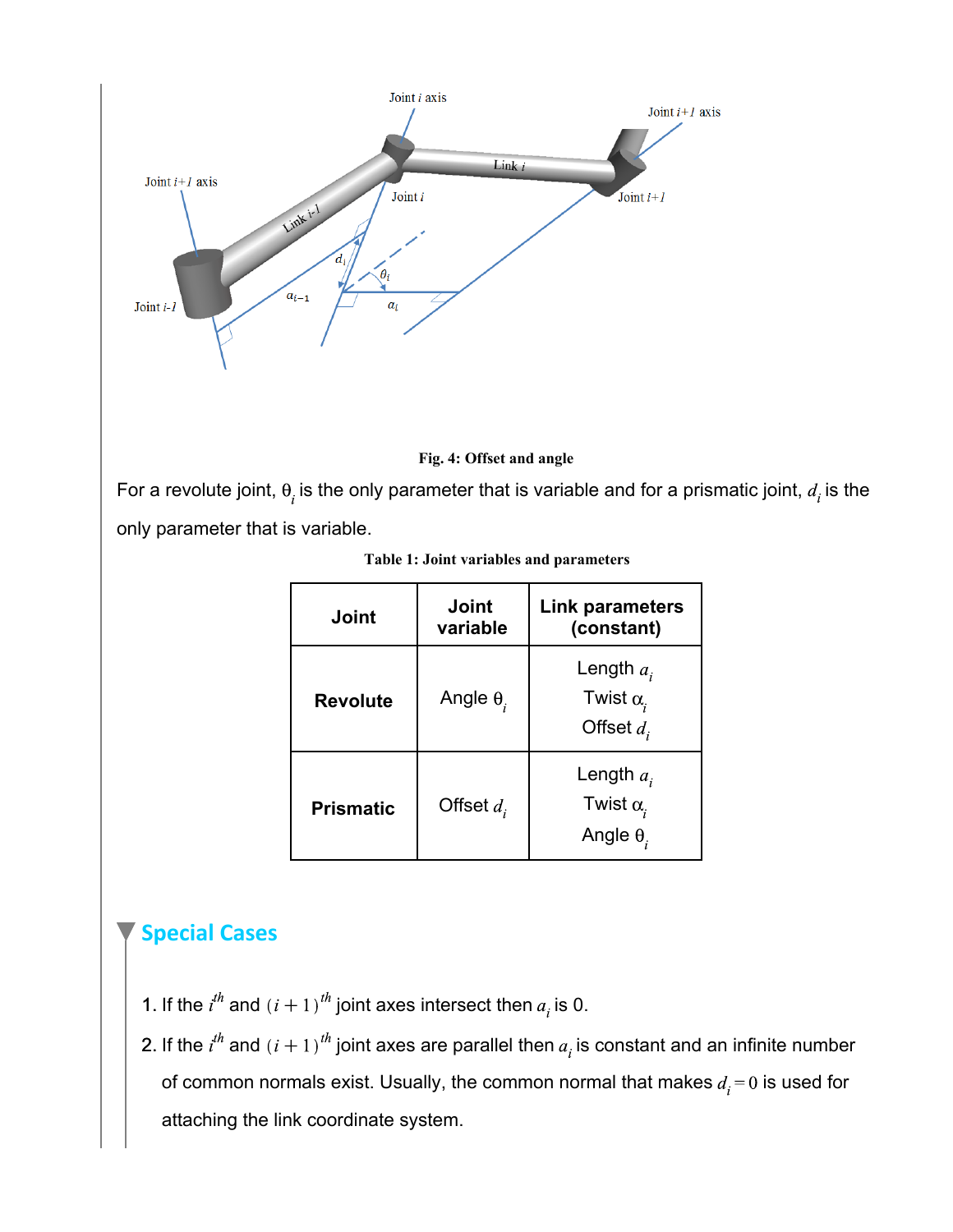3. If the  $i^{\prime\prime\prime}$  and  $(i + 1)^{\prime\prime\prime}$  joint axes coincide then the origin of the  $i^{\prime\prime\prime}$  coordinate system is chosen arbitrarily. The choice of axes that makes most parameters 0 is preferable.

### **Denavit-Hartenberg Homogeneous Transformation Matrices**

Using the DH convention and parameters, transformation matrices relating two successive coordinate systems can be established. The  $i^{\text{th}}$  coordinate system can be obtained through successive rotations and translations of the  $(i - 1)^{th}$  coordinate system:

1. The  $(i - 1)^{m}$  coordinate system is translated along the  $z_{i-1}$ -axis by a distance  $d_i$ . The corresponding transformation matrix is

$$
T_d = \begin{bmatrix} 1 & 0 & 0 & 0 \\ 0 & 1 & 0 & 0 \\ 0 & 0 & 1 & d_i \\ 0 & 0 & 0 & 1 \end{bmatrix}
$$

... Eq. (1)

2. The displaced coordinate system is rotated about the  $z_{i-1}$ -axis by an angle  $\theta_i$ . This aligns the displaced  $x_{i-1}$ -axis with the  $x_i$ -axis. The corresponding transformation matrix is

$$
\sigma_{\theta} = \begin{bmatrix} \cos(\theta_i) & -\sin(\theta_i) & 0 & 0 \\ \sin(\theta_i) & \cos(\theta_i) & 0 & 0 \\ 0 & 0 & 1 & 0 \\ 0 & 0 & 0 & 1 \end{bmatrix}
$$

... Eq. (2)

3. The displaced coordinate system is translated along the  $x_i$ -axis by a distance  $a_i$ . The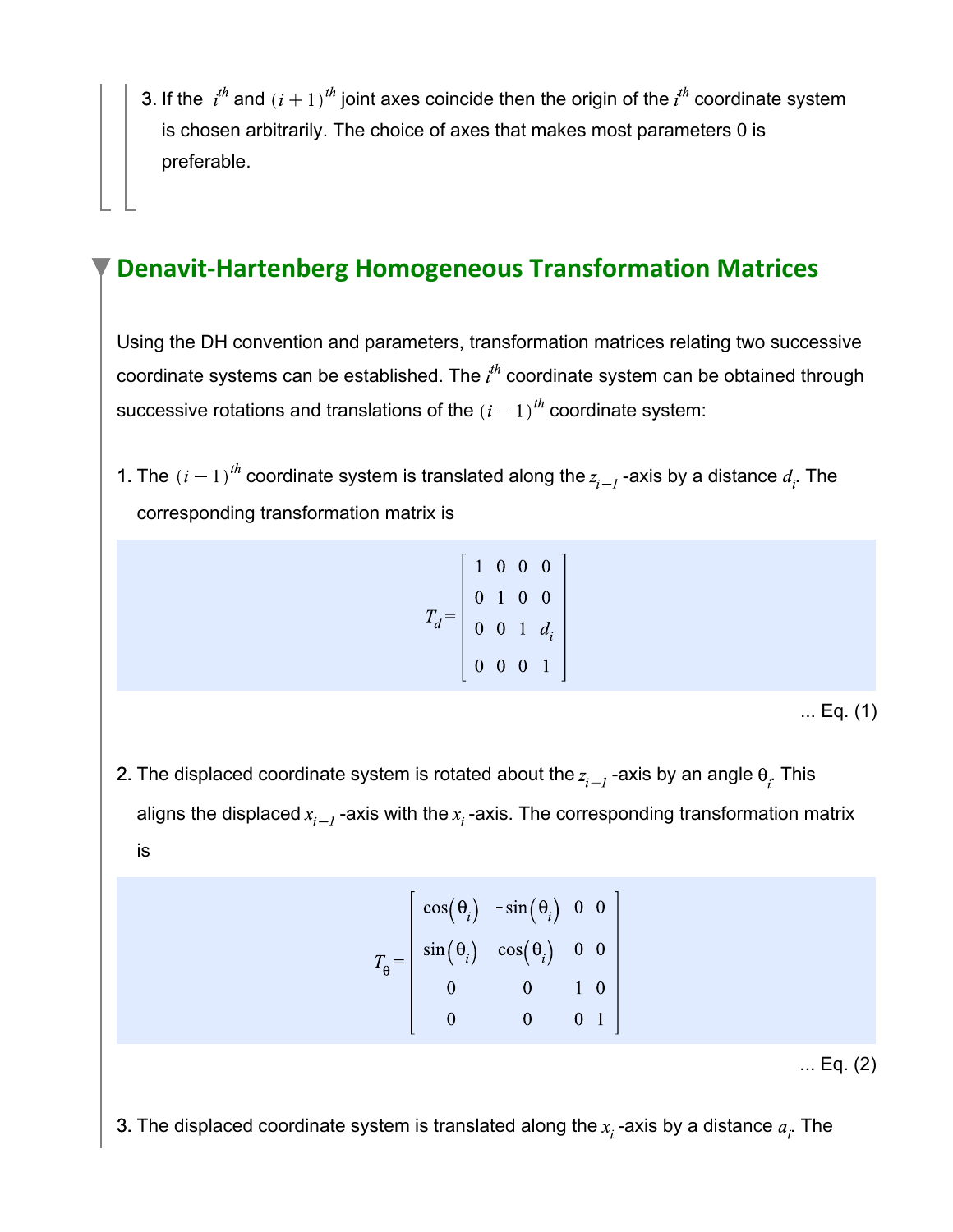corresponding transformation matrix is

$$
T_a = \begin{bmatrix} 1 & 0 & 0 & a_i \\ 0 & 1 & 0 & 0 \\ 0 & 0 & 1 & 0 \\ 0 & 0 & 0 & 1 \end{bmatrix}
$$

... Eq. (3)

4. The displaced coordinate system is rotated about the  $x_i$ -axis by an angle  $\alpha_i$ . This is the final step that transforms the  $(i - 1)^{th}$  coordinate system to the  $i^{th}$  coordinate system. The corresponding transformation matrix is

$$
T_{\alpha} = \begin{bmatrix} 1 & 0 & 0 & 0 \\ 0 & \cos(\alpha_i) & -\sin(\alpha_i) & 0 \\ 0 & \sin(\alpha_i) & \cos(\alpha_i) & 0 \\ 0 & 0 & 0 & 1 \end{bmatrix}
$$

... Eq. (4)

The resulting transformation matrix is

$$
T_{i-1,i} = \begin{bmatrix} 1 & 0 & 0 & 0 \\ 0 & 1 & 0 & 0 \\ 0 & 0 & 1 & d_i \\ 0 & 0 & 0 & 1 \end{bmatrix} \begin{bmatrix} \cos(\theta_i) & -\sin(\theta_i) & 0 & 0 \\ \sin(\theta_i) & \cos(\theta_i) & 0 & 0 \\ 0 & 0 & 1 & 0 \\ 0 & 0 & 0 & 1 \end{bmatrix} \begin{bmatrix} 1 & 0 & 0 & a_i \\ 0 & 1 & 0 & 0 \\ 0 & 0 & 1 & 0 \\ 0 & 0 & 0 & 1 \end{bmatrix} \begin{bmatrix} 1 & 0 & 0 & 0 \\ 0 & \cos(\alpha_i) & -\sin(\alpha_i) & 0 \\ 0 & 0 & 1 & 0 \\ 0 & 0 & 0 & 1 \end{bmatrix}
$$
  
... Eq. (5)

which can be expanded to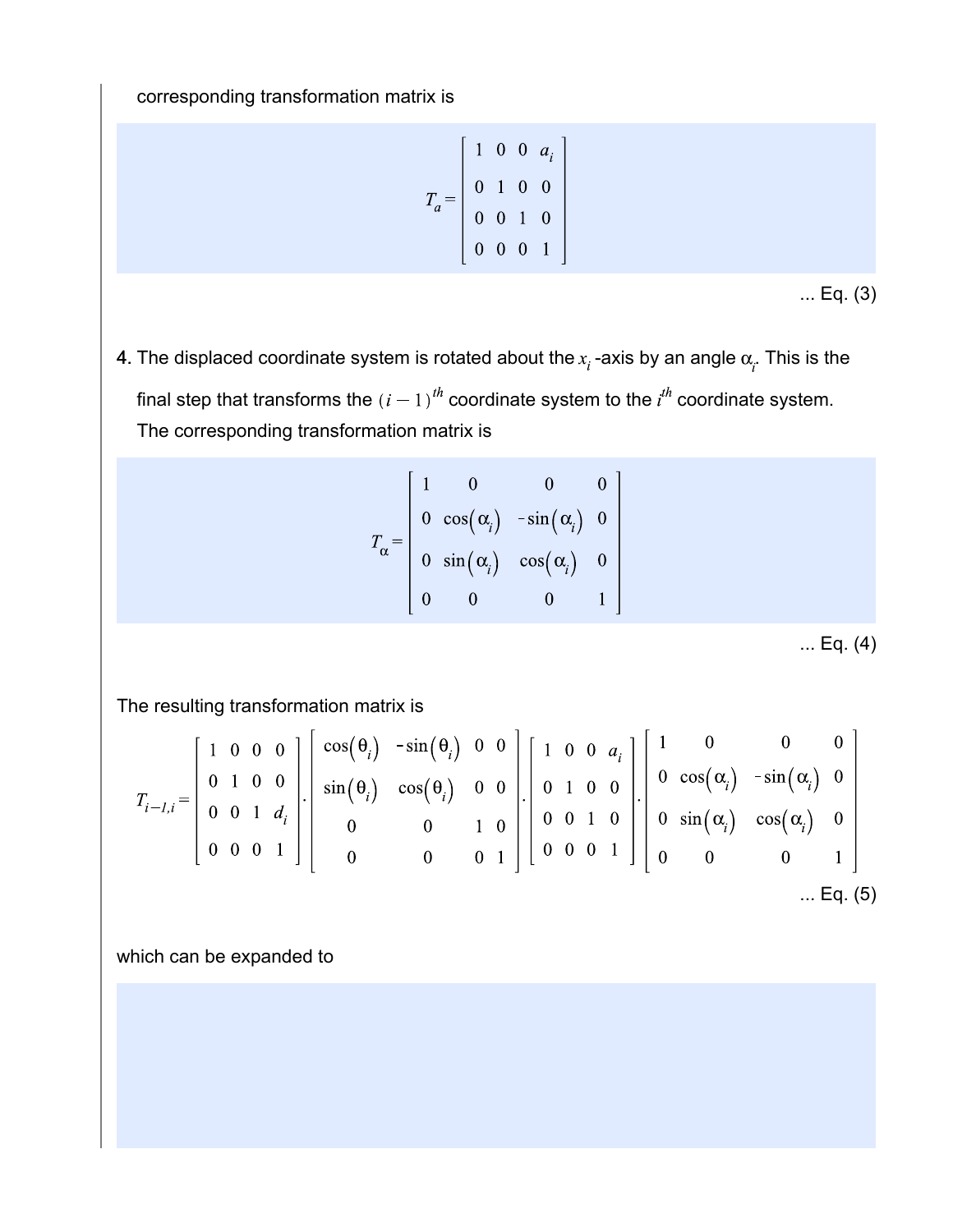$$
T_{i-1,i} = \begin{bmatrix} \cos(\theta_i) & -\cos(\alpha_i) \cdot \sin(\theta_i) & \sin(\alpha_i) \cdot \sin(\theta_i) & a_i \cdot \cos(\theta_i) \\ \sin(\theta_i) & \cos(\alpha_i) \cdot \cos(\theta_i) & -\sin(\alpha_i) \cdot \cos(\theta_i) & a_i \cdot \sin(\theta_i) \\ 0 & \sin(\alpha_i) & \cos(\alpha_i) & d_i \\ 0 & 0 & 0 & 1 \end{bmatrix}
$$

... Eq. (6)

Multiplying this transformation matrix and the position vector of a point with respect to the  $i^{th}$ coordinate system will give the position vector of the point with respect to the  $(i - 1)^{th}$ coordinate system.

### **Example 1: 3-DOF Planar Manipulator**

A planar manipulator with 3 degrees of freedom is constructed with three revolute joints. A reference coordinate system is attached to the base such that the manipulator moves in this system's x-y plane. For this manipulator, all the twist angles and offset distances of the links are equal to 0.

a) Find the DH transformation matrices  $T_{01}$ ,  $T_{12}$  and  $T_{23}$  in terms of the following joint variables and link parameters:

| Join<br>t i      | $\alpha_i$ | $a_i$          | $d_i$     | $\theta_i$              |
|------------------|------------|----------------|-----------|-------------------------|
| 1                | 0          | a <sub>1</sub> | $\pmb{0}$ | $\theta$ ,              |
| $\boldsymbol{2}$ | 0          | $a_2$          | $\pmb{0}$ | $\boldsymbol{\theta}_2$ |
| 3                | 0          | $a_3$          | 0         | $\theta_{3}$            |

**Table 2: 3-dof planar manipulator joint variables and link parameters**

b) Find the position vector of the end-effector coordinate system with respect to the base reference frame for the following values:

**Table 3: 3-dof planar manipulator joint variable and link parameter values**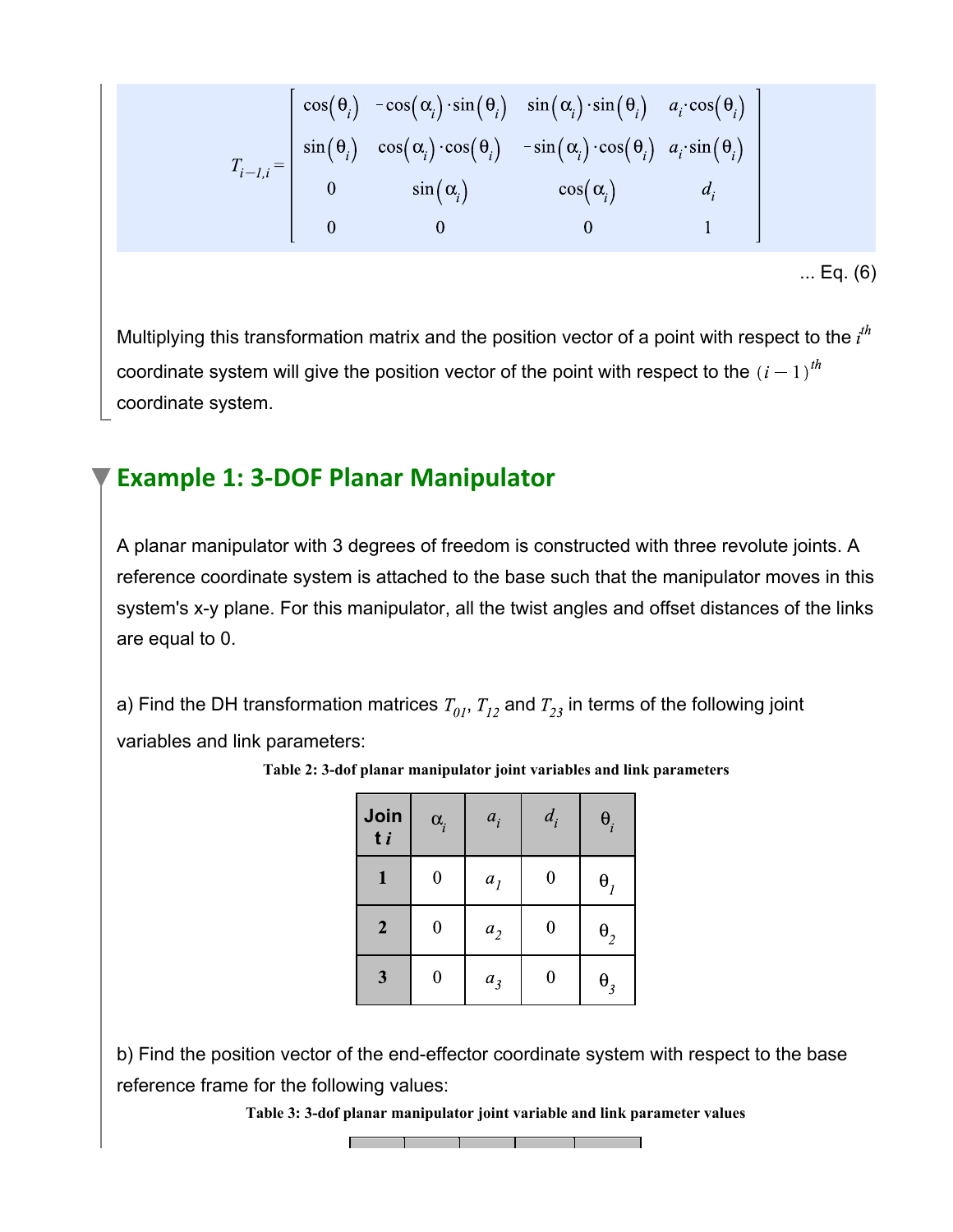| Join<br>$t_i$    | $\alpha_{i}$     | $a_i$ | $d_i$            | $\theta_i$                          |
|------------------|------------------|-------|------------------|-------------------------------------|
| $\mathbf{1}$     | $\boldsymbol{0}$ | 1.2 m | $\boldsymbol{0}$ | 0.3<br>ra<br>$\boldsymbol{d}$       |
| $\boldsymbol{2}$ | $\boldsymbol{0}$ | 1.5 m | $\boldsymbol{0}$ | 0.5<br>ra<br>$\boldsymbol{d}$       |
| 3                | $\boldsymbol{0}$ | 1.7 m | $\boldsymbol{0}$ | $-0.6$<br>$ra\$<br>$\boldsymbol{d}$ |

**Analytical Solution**

restart: with(LinearAlgebra):

**Part a) Transformation matrices in terms of joint variables and link parameters**

**Part b) Position vector of the origin of the end-effector coordinate system with respect to the base reference frame**

**Solution and visualization with MapleSim**

**Constructing the model**

**Create an "Axes" subsystem**

**Create a "revolute DH" subsystem**

This subsections contains the steps to build a subsystem that can be used to build the manipulator arm link by link using the DH parameters and variables.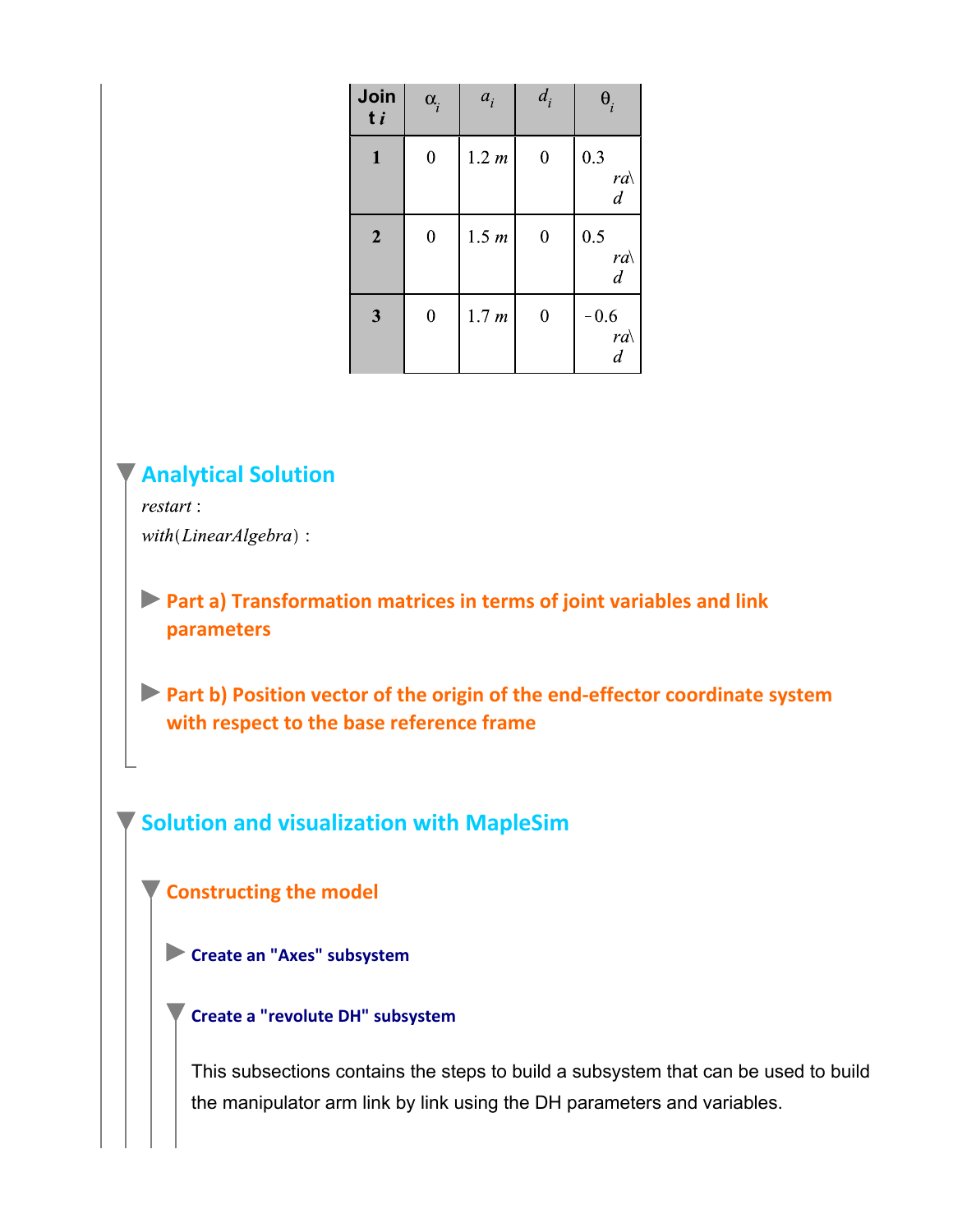**Step 1:** Insert components

1. Drag the following components into the main workspace:

| <b>Component</b>                        | <b>Location</b>                                   |
|-----------------------------------------|---------------------------------------------------|
| Rigid<br>Body<br>Frame                  | Multibody ><br><b>Bodies and</b><br><b>Frames</b> |
| (3 required)                            |                                                   |
| Cylindrical<br>Geometry<br>(2 required) | Multibody ><br>Visualization                      |
| o<br>Œ<br>Revolute                      | Multibody ><br>Joints and<br><b>Motions</b>       |

**Table 5: Components and locations**

- 2. Make 3 additional copies of the Axes subsystem.
- 3. A dialog box will appear while making copies of the subsystem. Select **Convert to a shared subsystem (Recommended)**. Selecting this option causes any changes made to one subsystem to be automatically made to the others.
- 4. Right click the fourth copy of the Axes subsystem and click **Convert to Standalone Subsystem**.
- 5. Double click this subsystem, change the **radius** of all its **Cylindrical Geometry** components to **0.02** *m* and all the **radius at frame\_a** values of the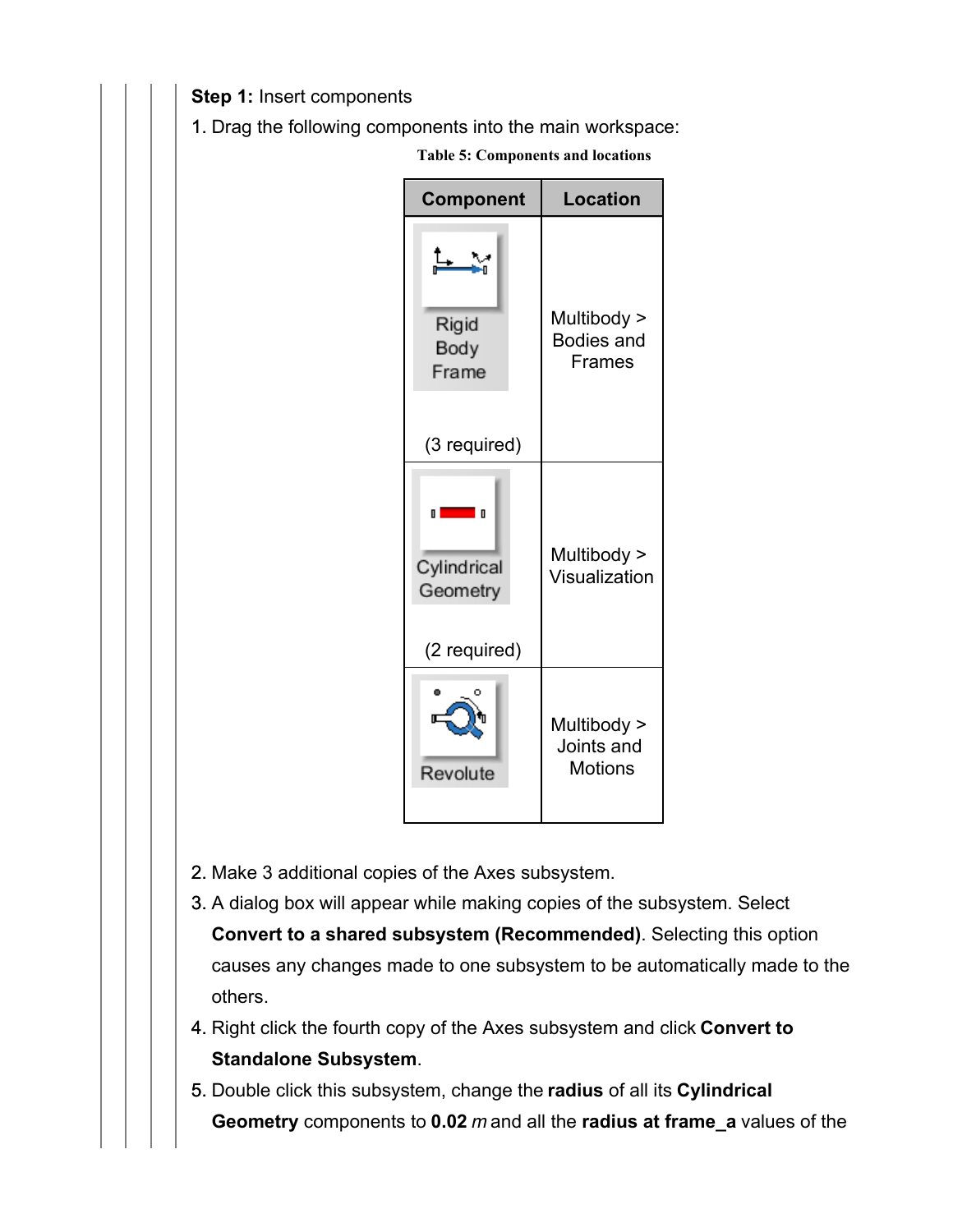**Tapered Cylindrical Geometry** components to **0.04** *m.* This makes the axes of this particular subsystem thicker. This modified Axes subsystem will be used to visualize each link's coordinate system, and the other three axes subsystems will be used to visualize the intermediate axes that show the successive rotations and translations that transform one link's coordinate system to the next link's coordinate system.

#### **Step 2:** Connect components

Arrange and connect the components as shown in the following diagram:





**Step 3:** Create a subsystem

- 1. Select all the components and their connections.
- 2. Press **Ctrl+G** to create a subsystem.
- 3. Enter **DH** for the name of the subsystem and click **OK**.
- 4. Double-click the subsystem component created in the main workspace.
- 5. Connect the left port (**frame\_a**) of **RBF<sup>1</sup>** to a point on the dashed border on the left, as shown in Fig. 9.
- 6. Connect the right port (**frame\_b**) of **RBF<sup>3</sup>** to a point on the dashed border on the right, as shown in Fig. 9.
- 7. Connect **flange\_b** of the **Revolute** component to a point on the top border, as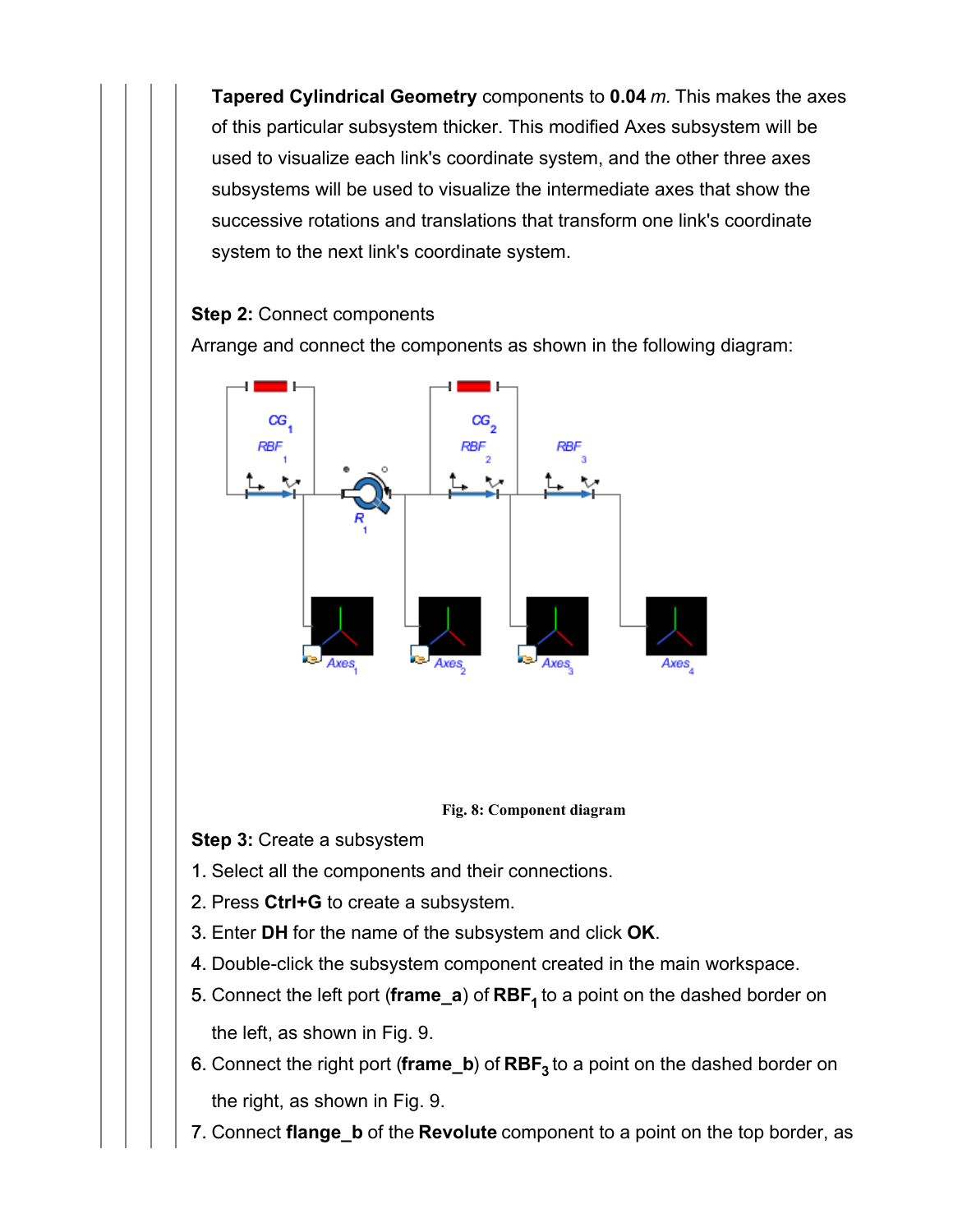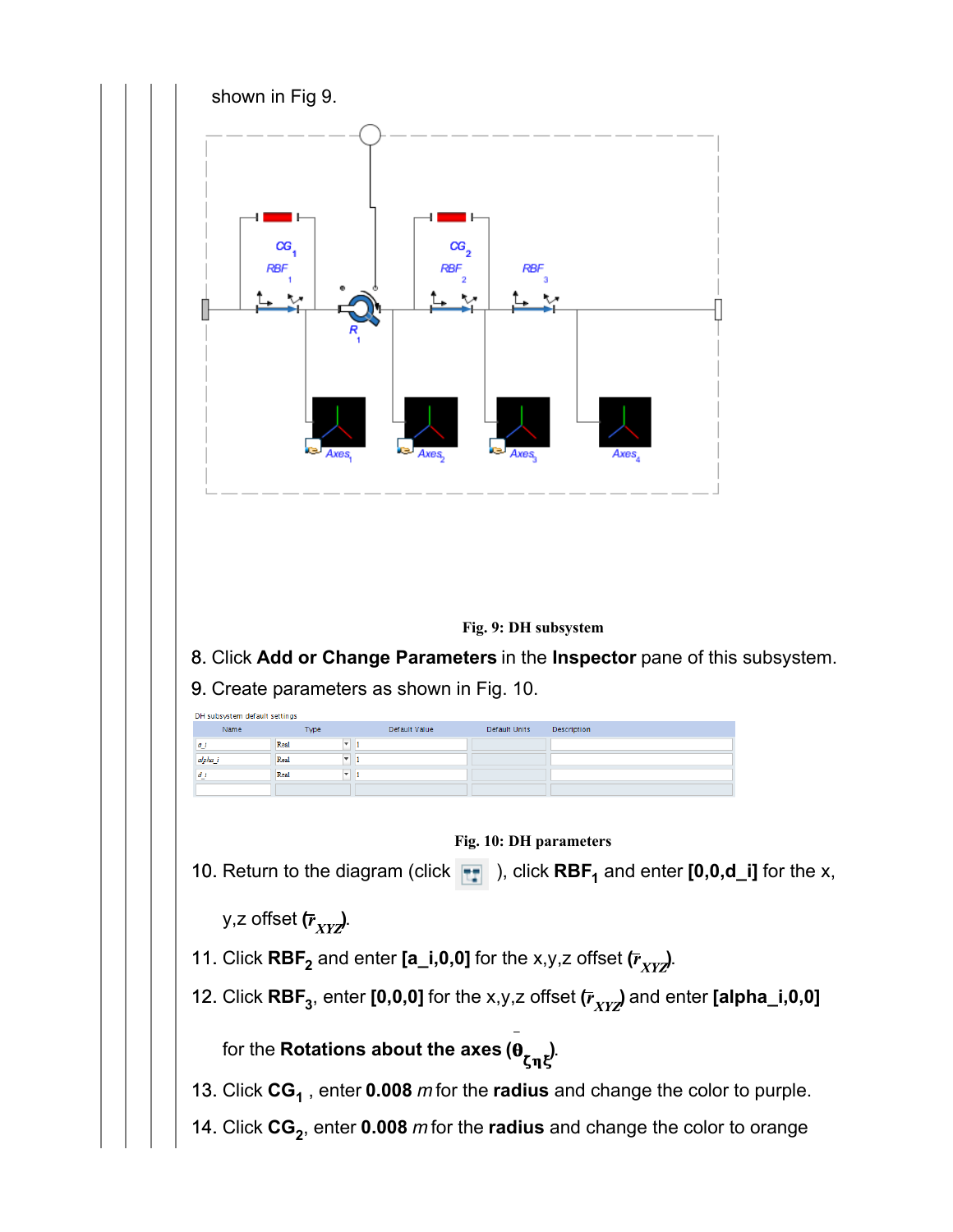(these **CG** components help visualize the link lengths and offsets).

**Create a revolute joint visualization subsystem**

**Construct the manipulator** 

#### **Add a parameter block and run simulation**

1. Click the **Add a parameter block** icon (**iii**) and click on the main workspace.

2. Double-click the **Parameter block** icon and create the following parameters.

| Parameters subsystem default settings |                                  |               |               |             |  |
|---------------------------------------|----------------------------------|---------------|---------------|-------------|--|
| Name                                  | Type                             | Default Value | Default Units | Description |  |
| alpha_1                               | $-1$<br>Real                     |               |               |             |  |
| $a_1$                                 | $-1$<br>Real                     |               |               |             |  |
| $d_l$                                 | $-1$<br>Real                     |               |               |             |  |
| theta_1                               | $\blacktriangledown$<br>Real     | -1            |               |             |  |
| $alpha_2$                             | $\overline{\phantom{a}}$<br>Real | 1             |               |             |  |
| $a_2$                                 | $-1$<br>Real                     |               |               |             |  |
| $d_2$                                 | $-1$<br>Real                     |               |               |             |  |
| theta <sub>2</sub>                    | $-1$<br>Real                     |               |               |             |  |
| alpha_3                               | $-1$<br>Real                     |               |               |             |  |
| $a_3$                                 | $\overline{\phantom{a}}$<br>Real | 1             |               |             |  |
| $d_3$                                 | $\overline{\phantom{a}}$<br>Real | 1             |               |             |  |
| theta <sub>3</sub>                    | $-1$<br>Real                     |               |               |             |  |
|                                       |                                  |               |               |             |  |

**Fig. 13: Link parameters and joint variables**

- 3. Return to the main workspace, click on the **Parameter Block** icon and enter the specified parameter values for the parameters.
- 4. Click the leftmost **Constant** component (see Fig. 12) and enter **theta\_1** for the constant  $k$ .
- 5. Click the next **Constant** component and enter **theta\_2** for the constant  $k$ .
- 6. Click the rightmost  $\textbf{Constant}$  component and enter **theta\_3** for the constant  $k$ .
- 7. Click the first **DH** component (connected to the **Fixed Frame**) and enter **a\_1, alpha\_1** and **d\_1** for **a\_i, alpha\_i** and **d\_i** respectively.
- 8. Similarly, enter the corresponding parameters for the remaining two **DH** components.
- 9. For each **Rotational Position** component, click the component and select *exact* under parameters.
- 10. Attach a **Probe** to the **r** port of the sensor.
- 11. Click the probe and select **1, 2** and **3** in the **Inspector** pane.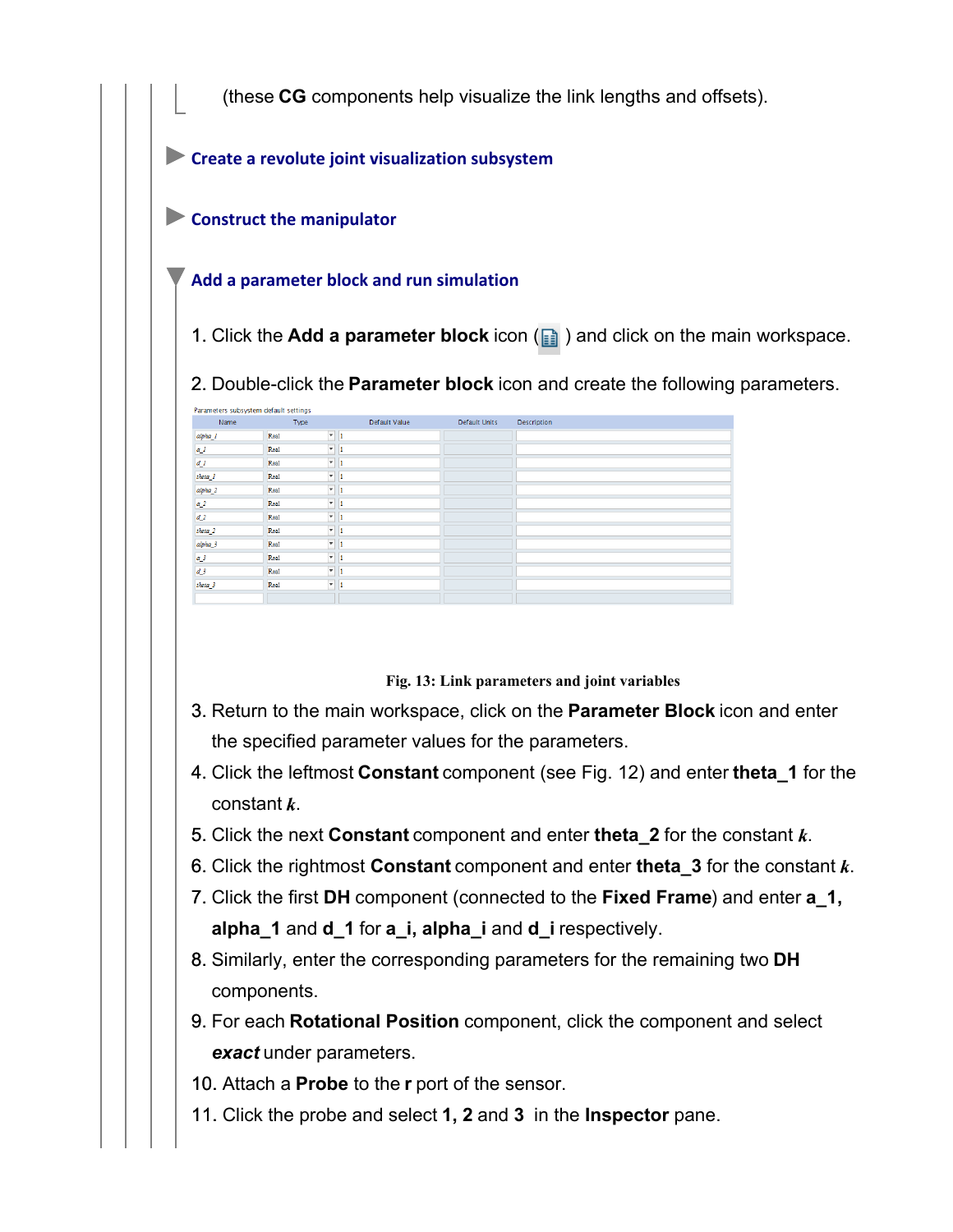- 12. Click the **Absolute Translation Sensor** and select **Inertial** for the **Frame**.
- 13. Click the **Cylindrical Geometry** components and change their **color** to gray.
- 14. Reduce the **Simulation duration** to 1 sec (this is a static model).
- 15. Click **Run Simulation** ( ).

16. Use 1 in the 3-D workspace toolbar to hide implicit geometry.

Fig. 14 shows the 3-D visualization of the MapleSim model. The intermediate coordinate systems (thinner arrows) allow us to follow the successive rotations and translations of the  $(i-1)^{th}$  coordinate system that result in the  $i^{th}$  coordinate system.



#### **Fig. 14: 3-dof planar manipulator visualization**

Fig. 15 shows the results of the simulation. These results match the answer obtained analytically in part b) of the problem.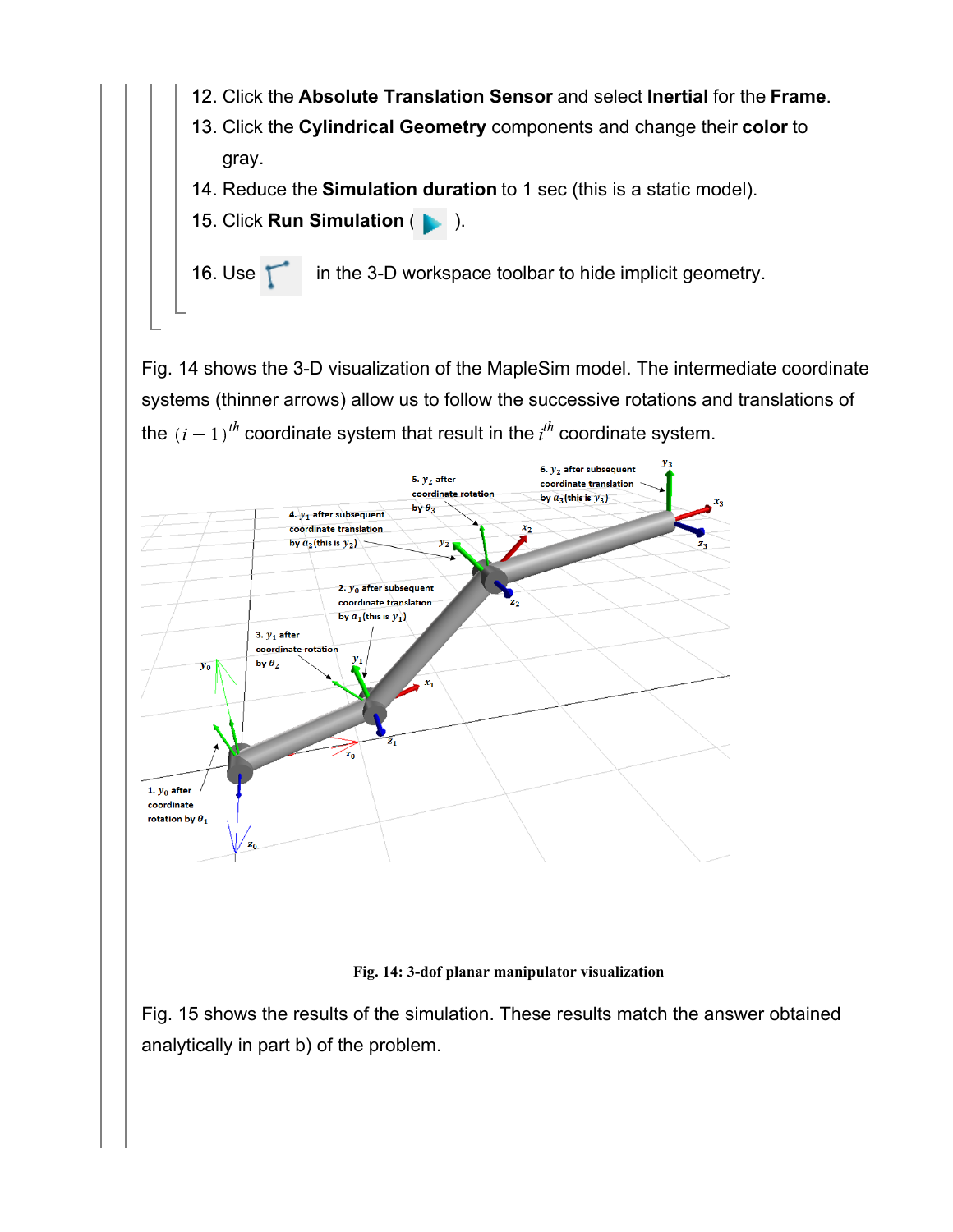

**Fig. 15: 3-dof planar manipulator simulation results**

The **Constant** components connected to the **Rotational Position** components can be replaced with **Ramp** components to visualize the motion of the arm as the joint variables change from 0 to the specified values. The following video shows this: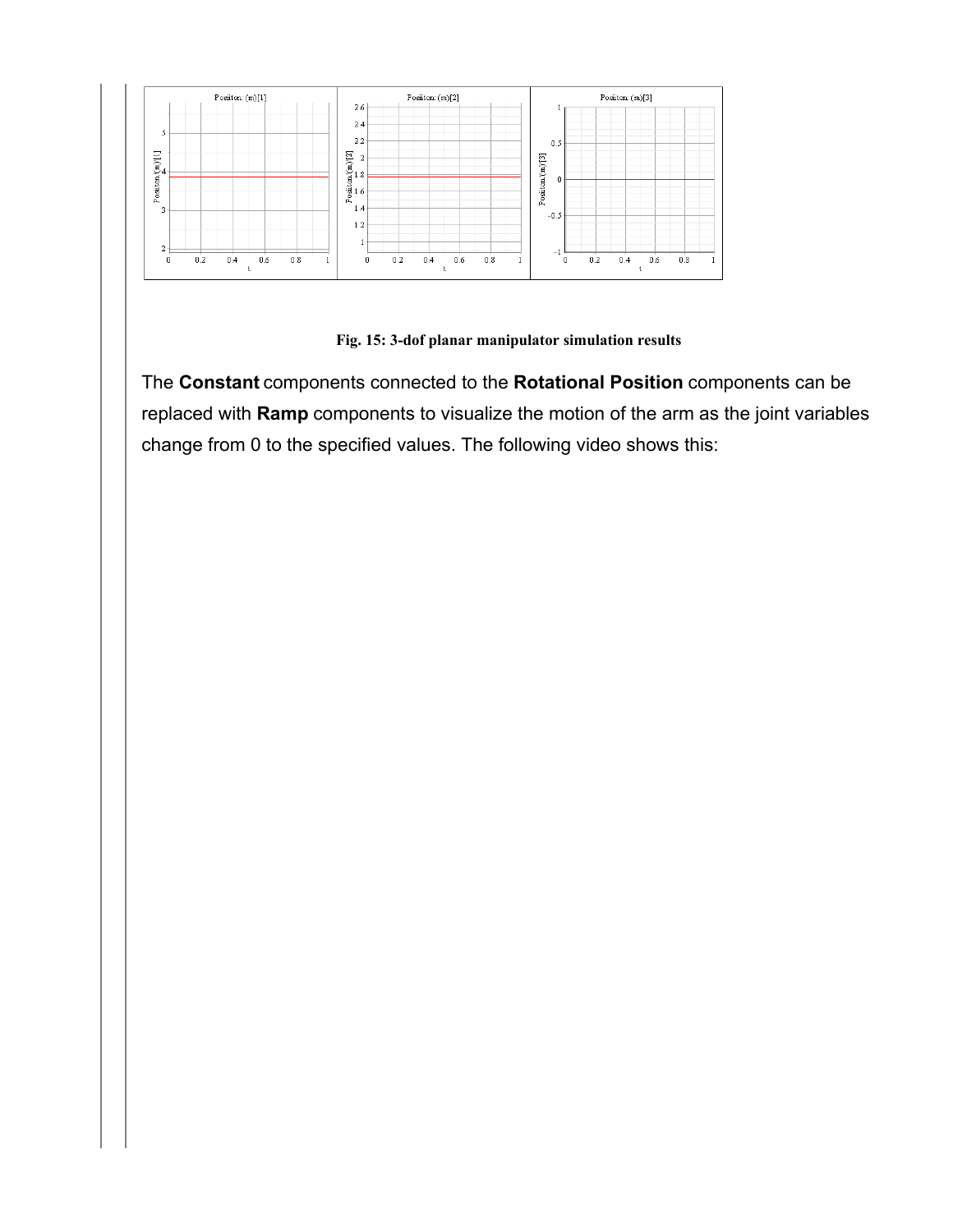

**Video 1: P3-dof planar manipulator motion visualization**

The following diagram shows the modified component diagram with **Ramp** components.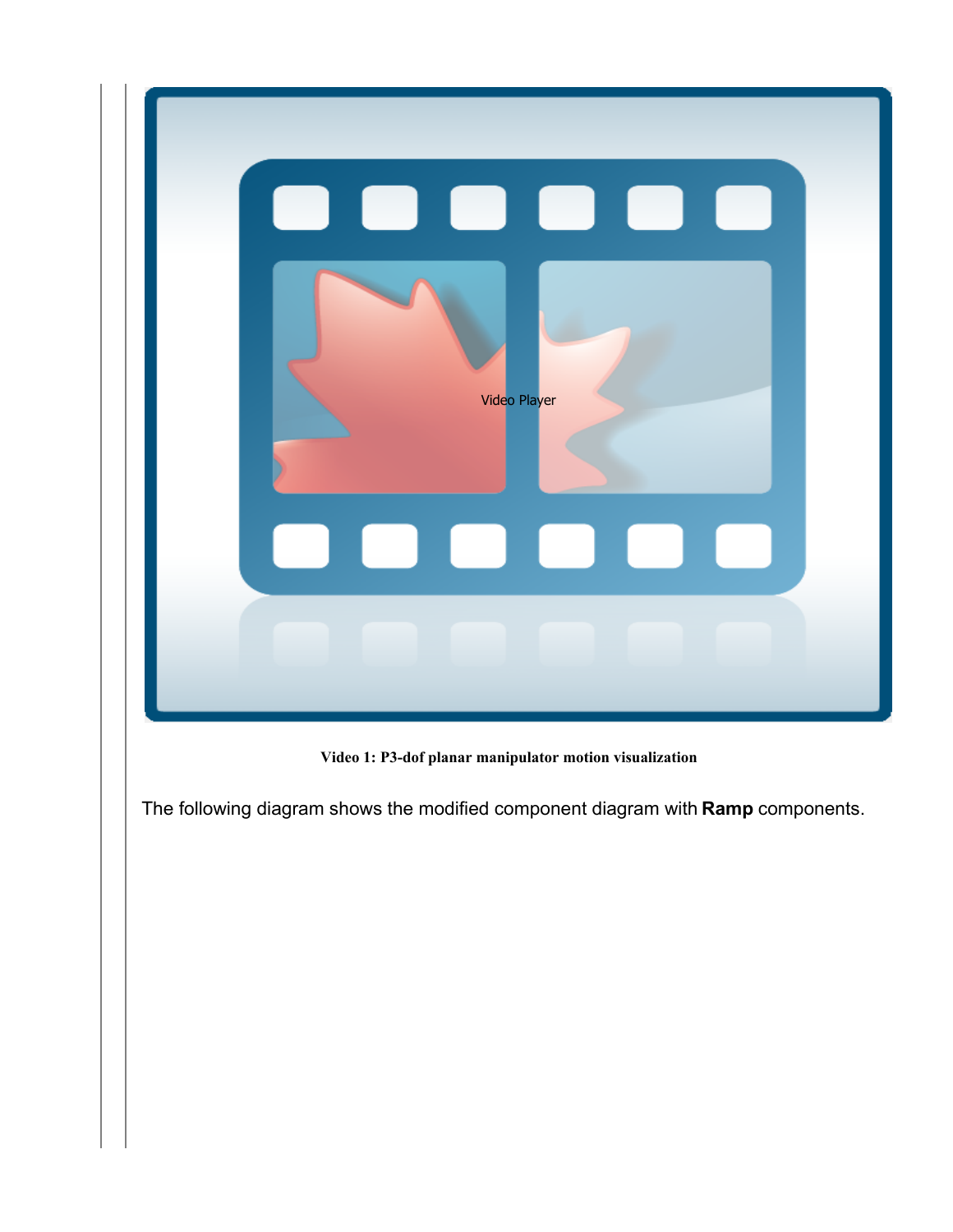

### **Example 2: 3-DOF Spatial Manipulator**

### **Example 3: Stanford Manipulator**

A Stanford Arm manipulator consists of 5 revolute joints and 1 prismatic joint (see Fig. 19). A reference coordinate system is attached at the base such that its z-axis coincides with the first joint axis. For this manipulator, since all the joint axes intersect, all the link length parameters  $(a_i)$  are equal to 0. Some of the other constraints specific to this type of manipulator are given in Table 10.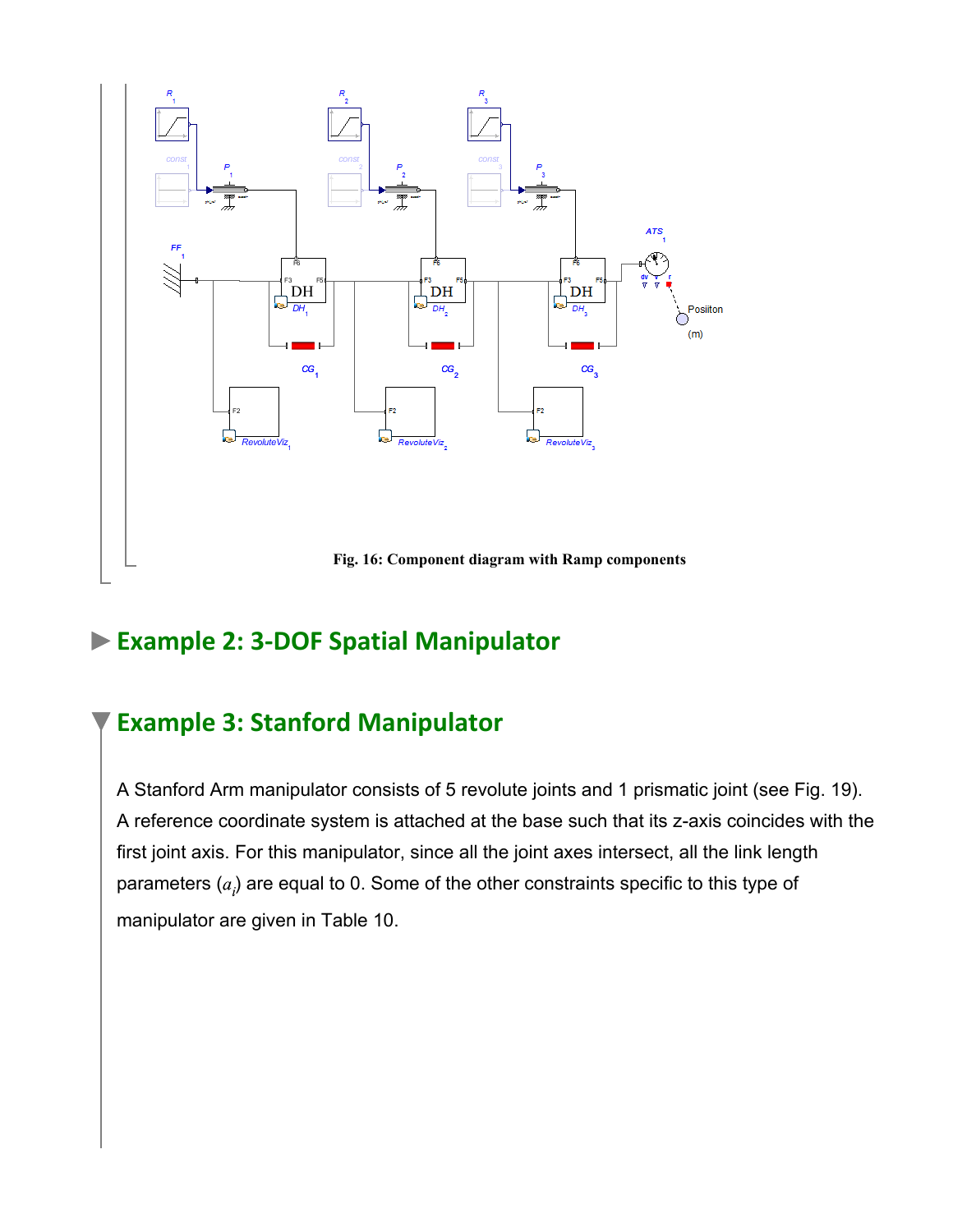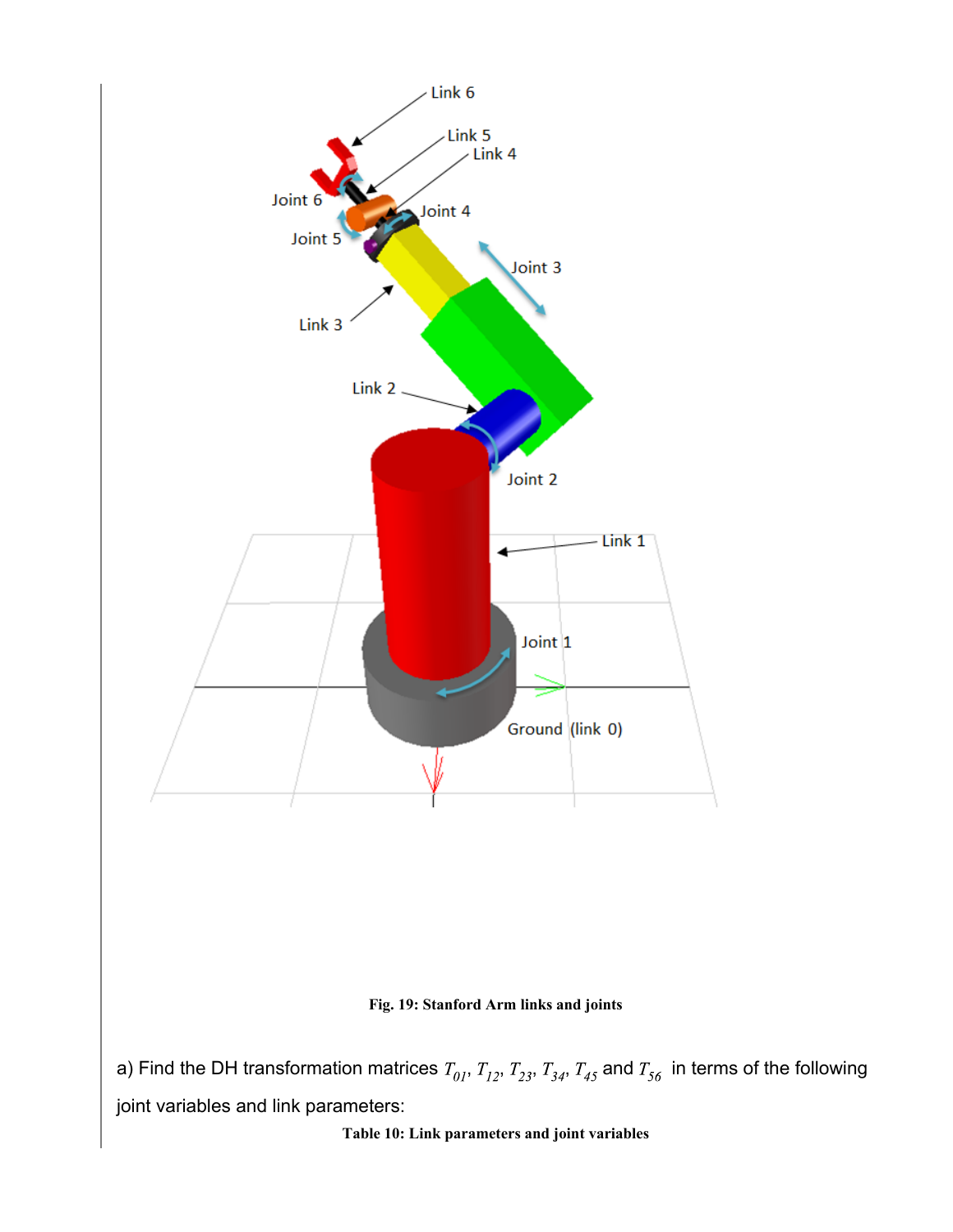| Join<br>t i             | $\alpha$ <sub>i</sub>    | $a_i$            | $d_i$                     | $\theta_i$                   |
|-------------------------|--------------------------|------------------|---------------------------|------------------------------|
| $\mathbf{1}$            | $-Pi/$<br>$\sqrt{2}$     | $\boldsymbol{0}$ | $d_I$                     | $\theta$ <sub>I</sub>        |
| $\overline{\mathbf{2}}$ | Pi<br>$\overline{2}$     | $\boldsymbol{0}$ | $d_{\it 2}$               | $\theta_2$                   |
| $\overline{\mathbf{3}}$ | $\boldsymbol{0}$         | $\boldsymbol{0}$ | $d_3$                     | $-Pi/$<br>$\overline{2}$     |
| $\overline{\mathbf{4}}$ | $-Pi/$<br>$\overline{2}$ | $\boldsymbol{0}$ | $d_{\it 4}$               | $\boldsymbol{\theta}_4$      |
| 5                       | $rac{Pi}{2}$             | $\boldsymbol{0}$ | $\boldsymbol{0}$          | $\boldsymbol{\theta}_5$      |
| 6                       | $\boldsymbol{0}$         | $\boldsymbol{0}$ | $d_{\boldsymbol{\delta}}$ | $\boldsymbol{\theta}_\delta$ |

b) Find the position vector of the end-effector coordinate system with respect to the base reference frame for the following values:

**Table 11: Link parameter and joint variable values**

| Join<br>t i             | $\alpha_i$                                              | $a_i$          | $d_i$          | $\theta_i$                              |
|-------------------------|---------------------------------------------------------|----------------|----------------|-----------------------------------------|
| $\mathbf{1}$            | Pi<br>$\overline{2}$<br>$ra\setminus$<br>$\overline{d}$ | 0 <sub>m</sub> | 1.3 m          | 1 rad                                   |
| $\boldsymbol{2}$        | Pi<br>$\overline{2}$<br>$ra\setminus$<br>$\overline{d}$ | 0 <sub>m</sub> | 1.4 m          | 0.7 rad                                 |
| $\overline{\mathbf{3}}$ | 0 rad                                                   | 0 m            | 0.5 m          | $\frac{pi}{ }$<br>$\overline{2}$<br>rad |
| $\overline{\mathbf{4}}$ | Pi<br>$\overline{2}$<br>$ra\$<br>$\boldsymbol{d}$       | 0 m            | 0.9 m          | $0.6$ rad                               |
| 5                       | Pi<br>$\overline{2}$                                    | 0 <sub>m</sub> | 0 <sub>m</sub> | 0.6 rad                                 |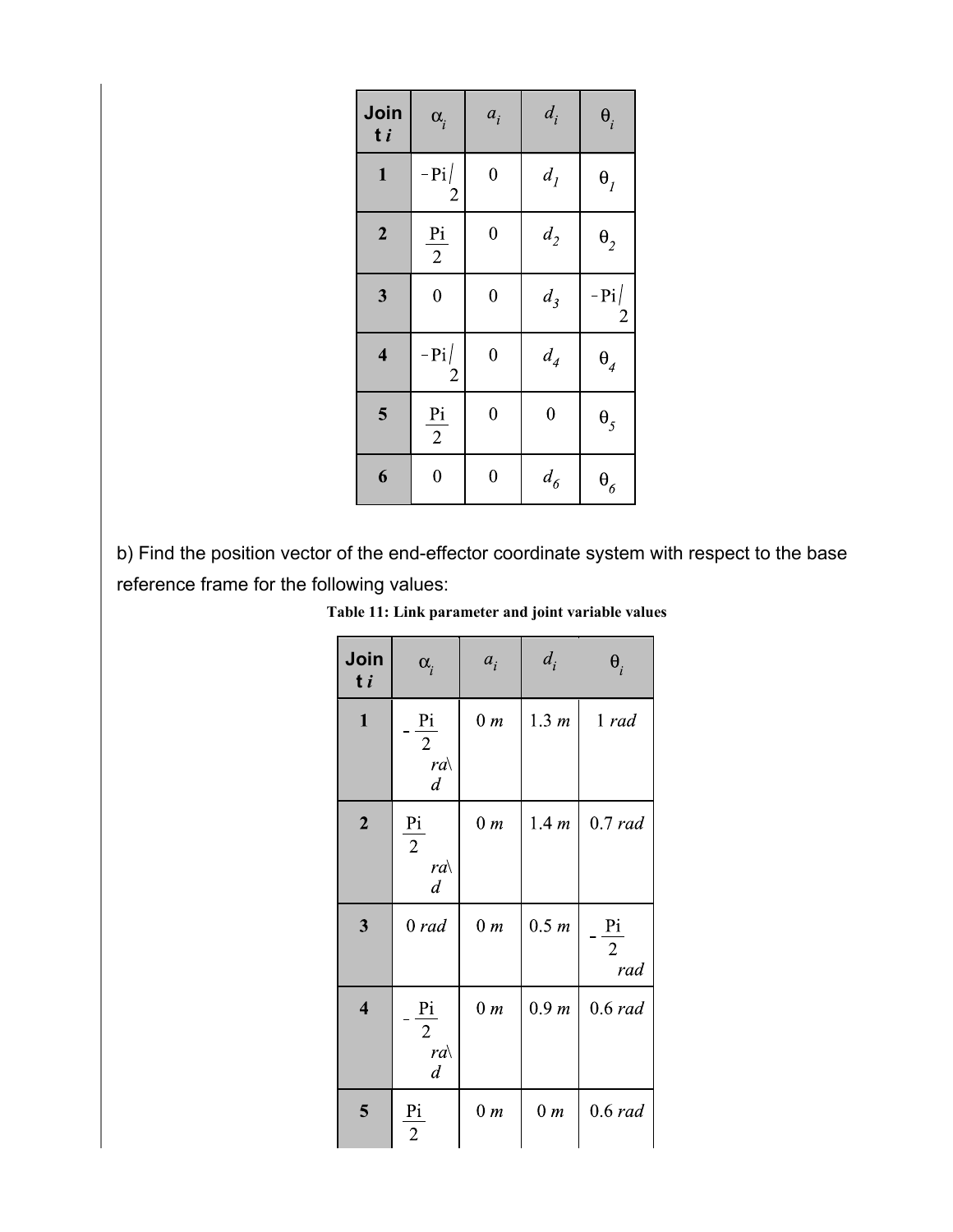| ra |  |                                          |
|----|--|------------------------------------------|
|    |  | $0 rad \mid 0 m \mid 0.4 m \mid 1.3 rad$ |

#### **Analytical Solution**

restart: with(LinearAlgebra):

**Part a) Transformation matrices in terms of joint variables and link parameters**

**Part b) Position vector of the origin of the end-effector coordinate system with respect to the base reference frame**

**Solution and Visualization with MapleSim**

**Constructing the model**

**Modify the revolute DH subsystem and create a prismatic DH subsystem**

Set up the simulation

Set up the visualization

#### **Run the simulation**

- 1. Attach an **Absolute Translation** sensor component to the rightmost port of the  $6^{th}$  DH component.
- 2. Click the sensor and select **Inertial** for the **Frame**.
- 3. Attach a **Probe** to the **r** port of this sensor.
- 4. Click the probe and select **1,2** and **3** in the **Inspector** pane.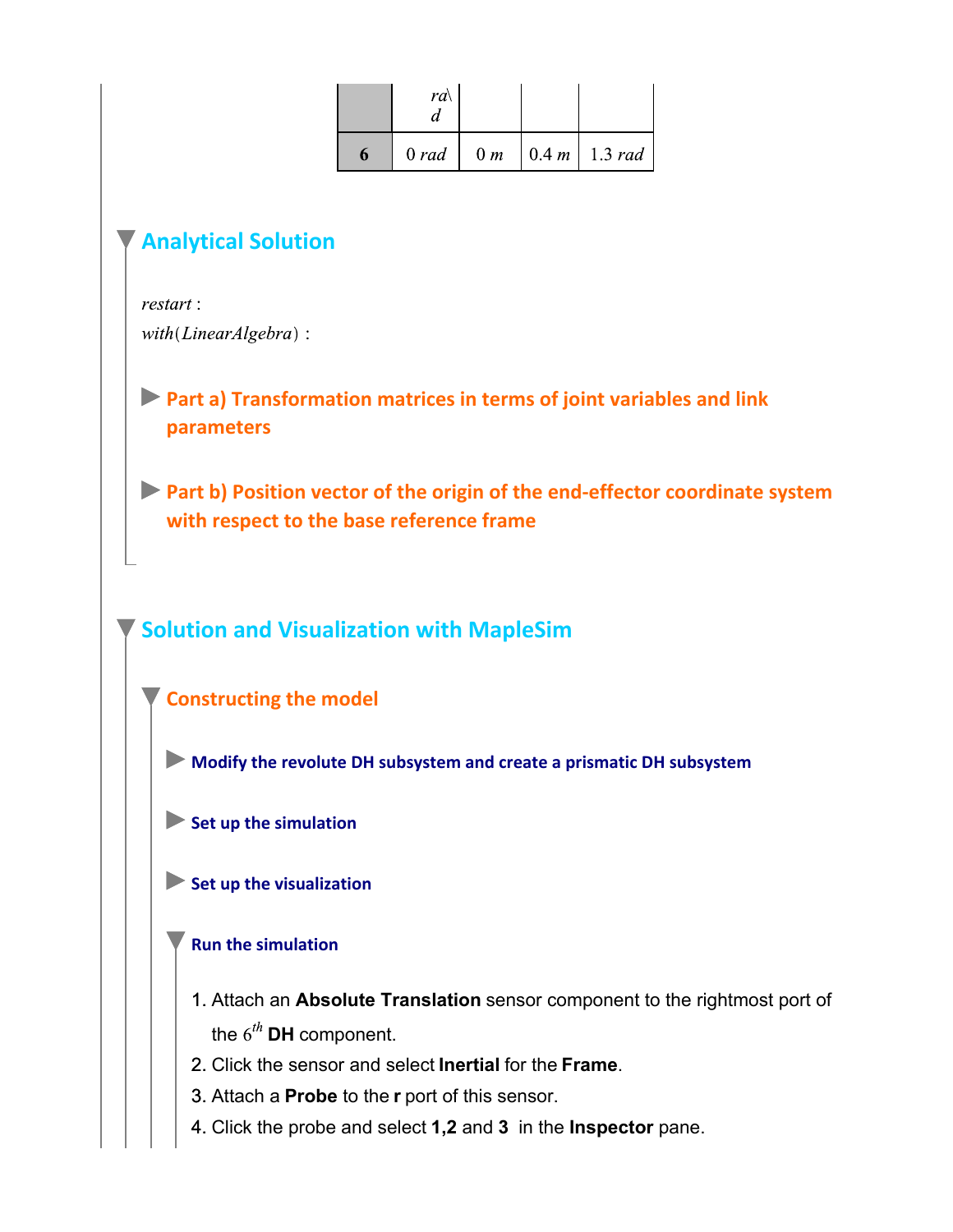5. Reduce the **Simulation duration** to 1 sec (this is a static model).

6. Click **Run Simulation** ( ).

Similar to Examples 1 and 2, the **Constant** components connected to the **Rotational Position** components can be replaced with **Ramp** components to visualize the motion of the arm as the joint variables change from 0 to the specified values. The following video shows this motion: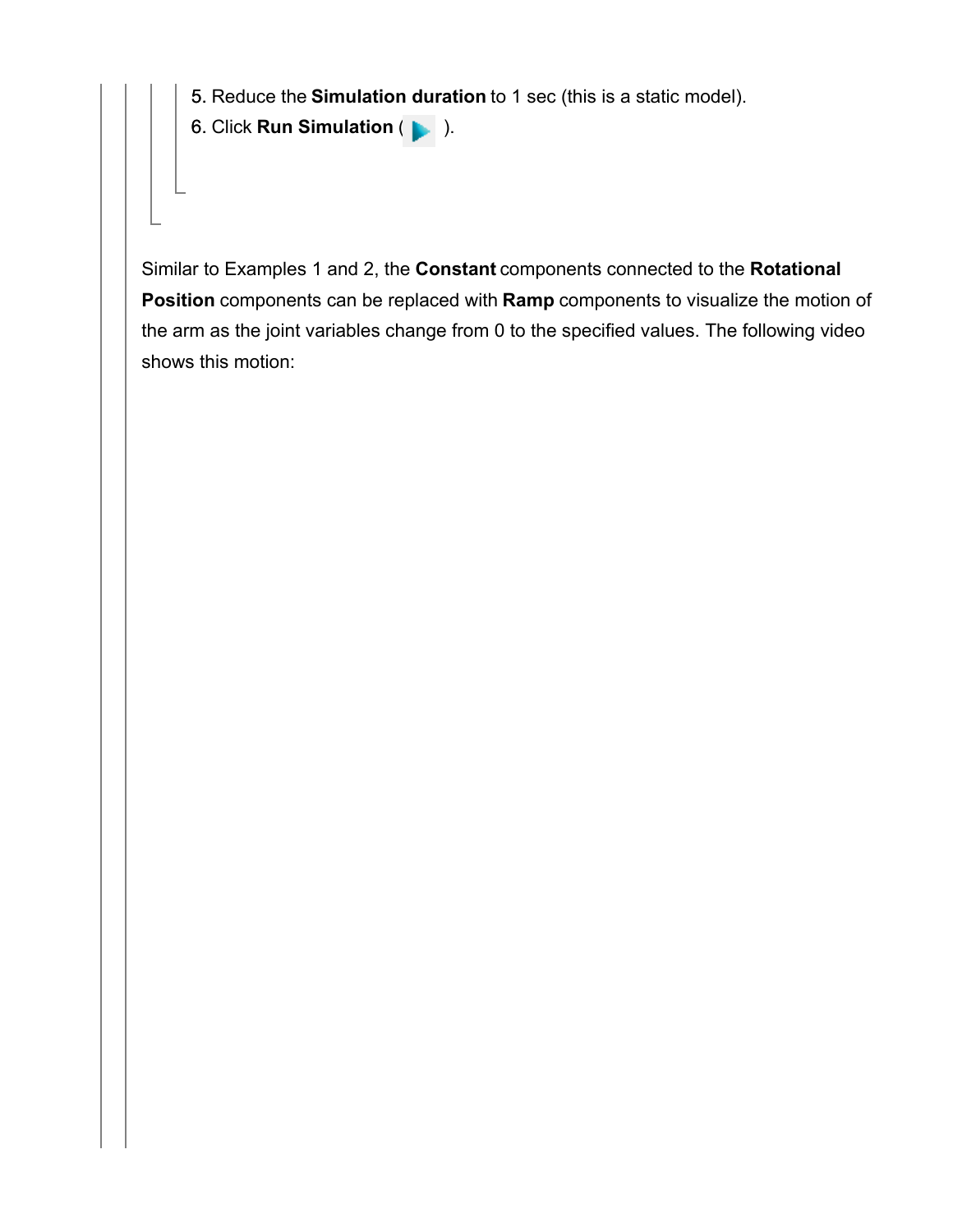